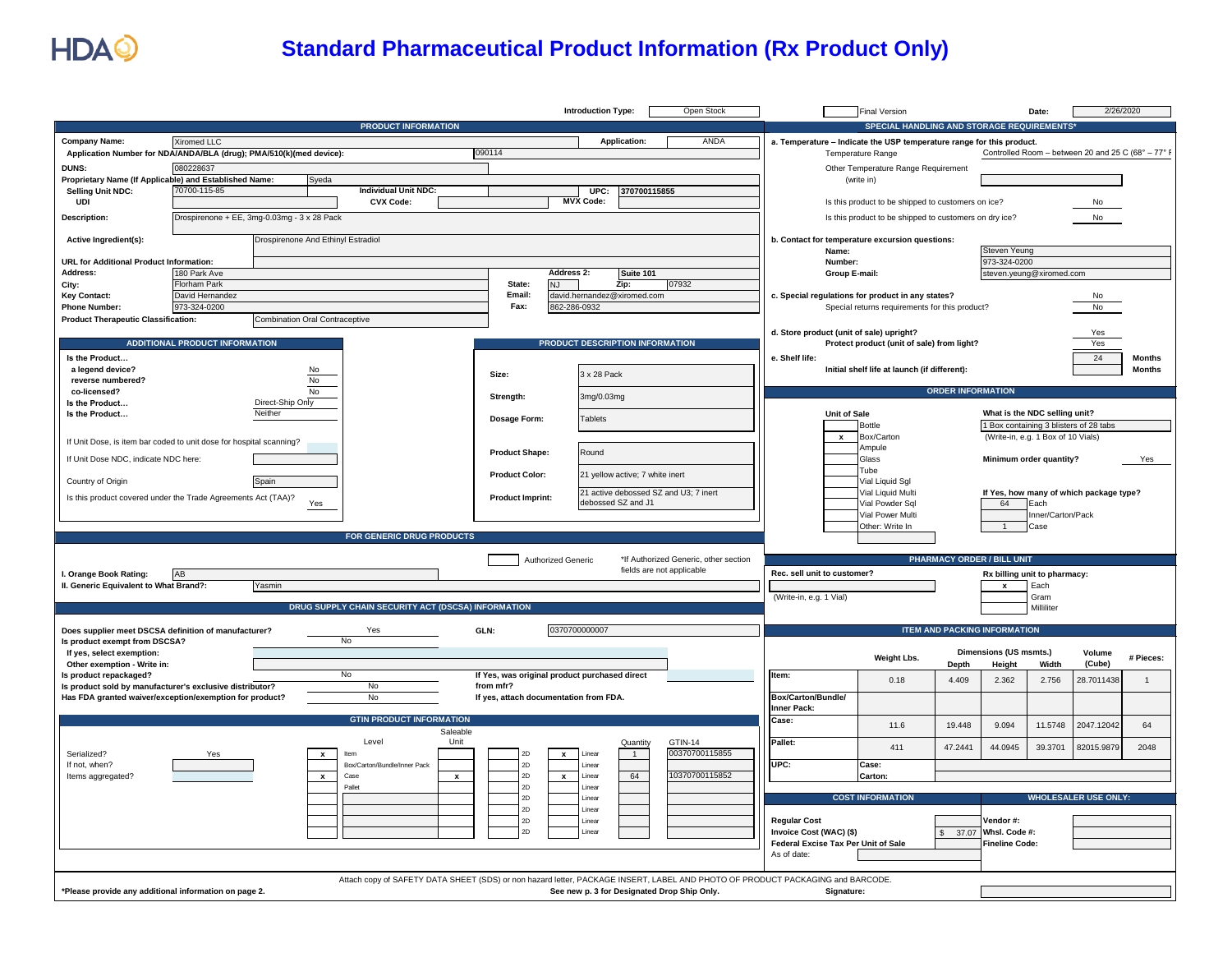

## **Standard Pharmaceutical Product Information (Page 2)**

|                                                                                                        | For Designated Drop Ship Only Products, Please Use Page 3                       |  |  |  |  |  |  |
|--------------------------------------------------------------------------------------------------------|---------------------------------------------------------------------------------|--|--|--|--|--|--|
|                                                                                                        | MATERIAL HAZARD CLASSIFICATION and TRANSPORTATION                               |  |  |  |  |  |  |
| Is this product (check all that apply):                                                                |                                                                                 |  |  |  |  |  |  |
| a. Cytotoxic?<br>No                                                                                    | <b>SDS Hazard Classification</b>                                                |  |  |  |  |  |  |
| b. CA Prop. 65 Carcinogen or Reproductive Toxicant?                                                    |                                                                                 |  |  |  |  |  |  |
| Is the product a CA Prop 65 carcinogen?<br>No                                                          | Organic<br>Corrosive                                                            |  |  |  |  |  |  |
|                                                                                                        |                                                                                 |  |  |  |  |  |  |
| Is the product a CA Prop 65 reproductive toxicant?<br>No                                               | Oxidizer<br>Inorganic                                                           |  |  |  |  |  |  |
| Does the product label bear a CA Prop 65 warning?<br>No                                                | Steroid/Androgen<br>Contact Hazard                                              |  |  |  |  |  |  |
|                                                                                                        |                                                                                 |  |  |  |  |  |  |
| c. Contact Hazard?<br>No                                                                               | Aerosol Class; Identify NFPA Storage Level:                                     |  |  |  |  |  |  |
| d. Does this product require special clean-up instructions?<br>No                                      |                                                                                 |  |  |  |  |  |  |
| (If yes, attach SDS with special instructions.)                                                        | Is the product a NIOSH hazardous drug?                                          |  |  |  |  |  |  |
| e. Does the product contain DEHP?                                                                      | If yes, indicate which:                                                         |  |  |  |  |  |  |
|                                                                                                        |                                                                                 |  |  |  |  |  |  |
| Is this product regulated for shipment by DOT or IATA?<br>No                                           |                                                                                 |  |  |  |  |  |  |
| (if yes, answer a-e below and provide SDS)                                                             |                                                                                 |  |  |  |  |  |  |
| a. UN/Identification Number                                                                            |                                                                                 |  |  |  |  |  |  |
| b. Proper Shipping Name                                                                                | <b>Hazardous Waste Identification</b>                                           |  |  |  |  |  |  |
| c. DOT Hazard Class                                                                                    | EPA Hazardous Waste Code:                                                       |  |  |  |  |  |  |
| d. Packing Group                                                                                       |                                                                                 |  |  |  |  |  |  |
| e. Inhalation Hazard?                                                                                  |                                                                                 |  |  |  |  |  |  |
|                                                                                                        | <b>REMS or REGISTRY RESTRICTIONS</b>                                            |  |  |  |  |  |  |
| Is the product restricted for air shipment? If so, indicate restriction:                               |                                                                                 |  |  |  |  |  |  |
| Passenger                                                                                              | No<br>Is there a REMS on this product?                                          |  |  |  |  |  |  |
| Cargo                                                                                                  | If Yes, is it managed with a pharmacy registry?                                 |  |  |  |  |  |  |
| Passenger & Cargo                                                                                      | Website URL:                                                                    |  |  |  |  |  |  |
| Is this a reportable quantity?<br>No                                                                   |                                                                                 |  |  |  |  |  |  |
| RQ Threshold:                                                                                          | Comments / Details: (For example, iPledge program?)                             |  |  |  |  |  |  |
| <b>No</b><br>Is this a marine pollutant?                                                               |                                                                                 |  |  |  |  |  |  |
|                                                                                                        |                                                                                 |  |  |  |  |  |  |
| Is this product shipped utilizing an authorized DOT exception or Special Permit?                       |                                                                                 |  |  |  |  |  |  |
| No<br>(if yes, identify method below)                                                                  | <b>REMS:</b>                                                                    |  |  |  |  |  |  |
| <b>Limited Quantity</b>                                                                                | REMS Program Manager Name:<br>Phone:                                            |  |  |  |  |  |  |
| Consumer Commodity, ORM-D                                                                              | Supplier Manages REMS registry exclusively:                                     |  |  |  |  |  |  |
| Small Quantity (49 CFR 173.4)                                                                          | Wholesale distributor support:                                                  |  |  |  |  |  |  |
| Special Permit; DOT-SP                                                                                 | Provider Name:                                                                  |  |  |  |  |  |  |
| Special Provision (listed in Column 7 of 49 CFR 172.101);                                              | Site Enrollment Number assigned<br>DEA#:                                        |  |  |  |  |  |  |
| SP#                                                                                                    | by Supplier:<br>PCPDP#:                                                         |  |  |  |  |  |  |
|                                                                                                        | NPI#:                                                                           |  |  |  |  |  |  |
|                                                                                                        |                                                                                 |  |  |  |  |  |  |
| <b>ADD'L STORAGE INFORMATION</b>                                                                       |                                                                                 |  |  |  |  |  |  |
| Is the Product                                                                                         | Comments                                                                        |  |  |  |  |  |  |
| Controlled Substance?<br>No                                                                            |                                                                                 |  |  |  |  |  |  |
| Controlled by State(s)?<br><b>No</b>                                                                   | Registry:                                                                       |  |  |  |  |  |  |
| ARCOS Reportable?<br>No                                                                                | Registry Program Contact Name:<br>Phone                                         |  |  |  |  |  |  |
| Schedule No. (inc. N for non-narcotic)                                                                 | Comments                                                                        |  |  |  |  |  |  |
| <b>Controlled Substance Code</b>                                                                       |                                                                                 |  |  |  |  |  |  |
| Listed Chemical (List I or II)                                                                         | <b>RETURN INSTRUCTIONS</b>                                                      |  |  |  |  |  |  |
| If yes, indicate which:                                                                                |                                                                                 |  |  |  |  |  |  |
| Is it a scheduled listed chemical product?:<br><b>No</b>                                               | Contact tel. # if product received damaged:                                     |  |  |  |  |  |  |
|                                                                                                        |                                                                                 |  |  |  |  |  |  |
| <b>CLASS OF TRADE RESTRICTION:</b>                                                                     | Is product returnable for credit:                                               |  |  |  |  |  |  |
| No restriction: Select YES if sold to retail pharmacy, hospitals, clinics and physician offices<br>Yes | URL/Link to returns policy:                                                     |  |  |  |  |  |  |
|                                                                                                        |                                                                                 |  |  |  |  |  |  |
| Restricted to retail pharmacy only:                                                                    | Special regulations or returns requirements for this product in certain states? |  |  |  |  |  |  |
| Restricted to hospital, clinics, and physician offices only:                                           | If so, which states? Other requirements? Comments?                              |  |  |  |  |  |  |
| Restricted from US territories? (explain in comments)                                                  |                                                                                 |  |  |  |  |  |  |
|                                                                                                        |                                                                                 |  |  |  |  |  |  |
| Comments:                                                                                              |                                                                                 |  |  |  |  |  |  |
|                                                                                                        |                                                                                 |  |  |  |  |  |  |
|                                                                                                        |                                                                                 |  |  |  |  |  |  |
|                                                                                                        |                                                                                 |  |  |  |  |  |  |
|                                                                                                        | MISCELLANEOUS NOTES and/or Image of Product Barcode:                            |  |  |  |  |  |  |
|                                                                                                        |                                                                                 |  |  |  |  |  |  |
|                                                                                                        |                                                                                 |  |  |  |  |  |  |
|                                                                                                        |                                                                                 |  |  |  |  |  |  |